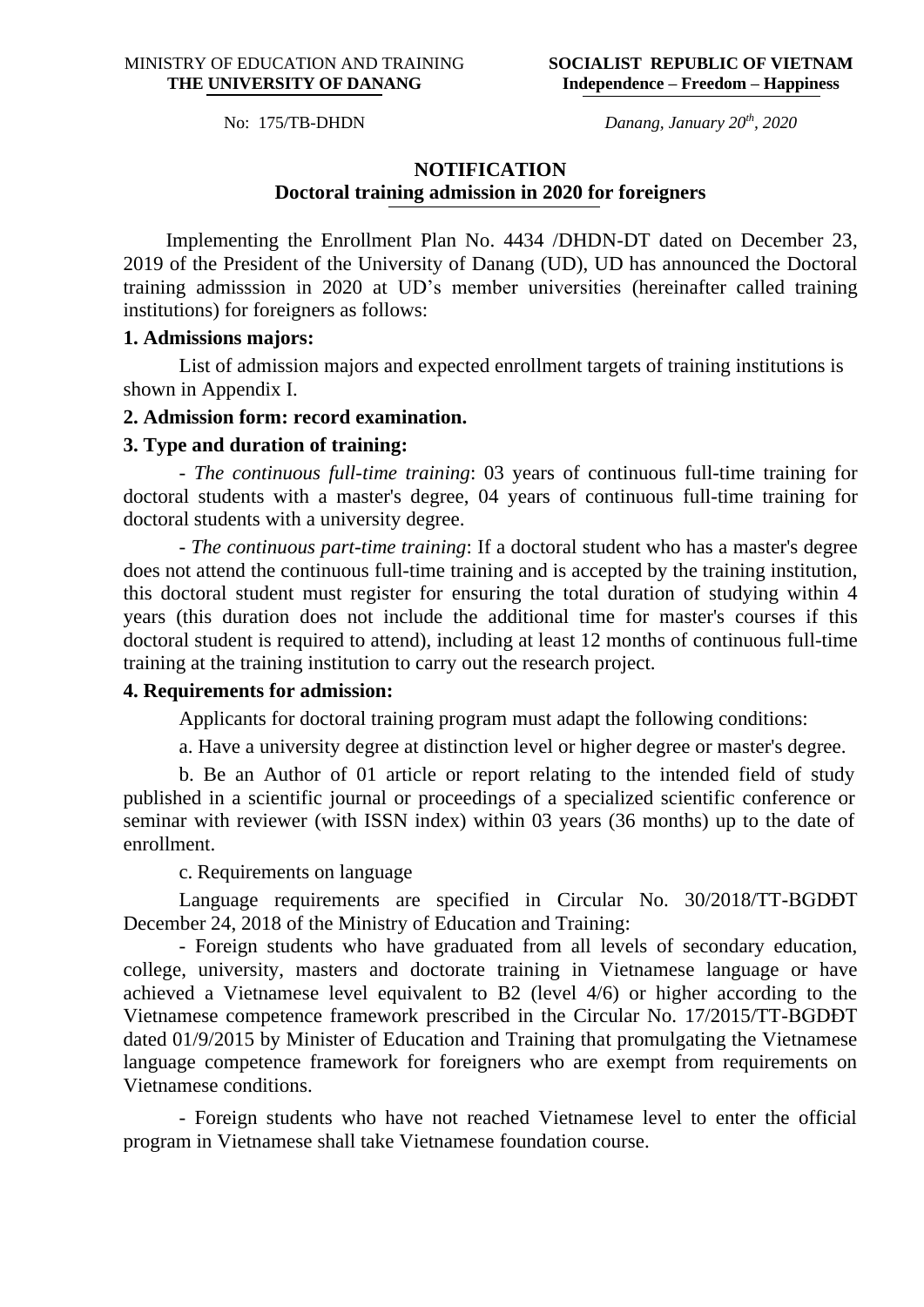d. Have the management experience and working seniority according to the specific requirements of each major defined by Rector of training institution prescribed in the admission planning.

### **5. Admission application**

a) Application form for foreigners studying in Vietnam (Form NCS-5).

b) 07 copies and Vietnamese translation version of university degree and transcript, master's degree and transcript;

c) 07 copies of the certificate of language requirements according to Circular No. 30/2018 / TT-BGDĐT dated on December 24, 2018 of Ministry of Education and Training;

d) 07 copies of certified resume (within 03 months to the date of submission) (Form NCS-3);

d) 07 research proposal (Form NCS-2);

e) 07 Letters of recommendation (01 original with the signature of the introducer and 06 copies) assessing the professional virtue, professional capacity and ability to conduct research of applicants as well as 02 scientists holding the title of professor, associate professor or holding a doctor of science or doctor degree who have participated in professional activities with the applicant and be knowledgeable about the field that applicant intends to study (Form NCS-4);

f. Copy version and certified translation copy of birth certificate;

g. Health certificate (within 06 months to the time of submission);

h. Copy of passport with valid date for the entire period of study in Vietnam or at least 01 year from the expected date of arrival to Vietnam;

i. Proof of payment of admission fee.

k. 04 photos (4x6) within 06 months to the time of submission.

### *Note*:

- Regarding Form NCS - i, the reference table of foreign language certificate, please download at the Website: http://www.udn.vn/bandaotao or ts.udn.vn.

- The list of suitable, close and relevant subjects; the list of fields, research directions for the implementation of the doctoral thesis and the supervisor, please check the Doctoral training admission planning of UD's member universities and UD's website http://www.udn.vn/bandaotao or ts.udn.vn. and training facilities.

### **6. Date of admission and enrollment**

Stage 1: May 2020

- Receive documents: From the date of notice to May 8, 2020 (Friday).

- Admission: Expected to be held on May 29, 2020 (Friday).

Stage 2: August 2020

- Receive documents: From June 1, 2020 (Monday) to July 31, 2020 (Friday).

- Admission: Expected to be held on August 21, 2020 (Friday).

Stage 3: October 2020

- Receive documents: From August 24, 2020 (Monday) to October 2, 2020 (Friday).

- Admission: Expected to be held on October 23, 2020 (Friday).

Stage 4: December 2020

- Receive documents: From October 26, 2020 (Monday) to December 4, 2020 (Friday).

- Admission: Expected to be held on December 18, 2020 (Friday).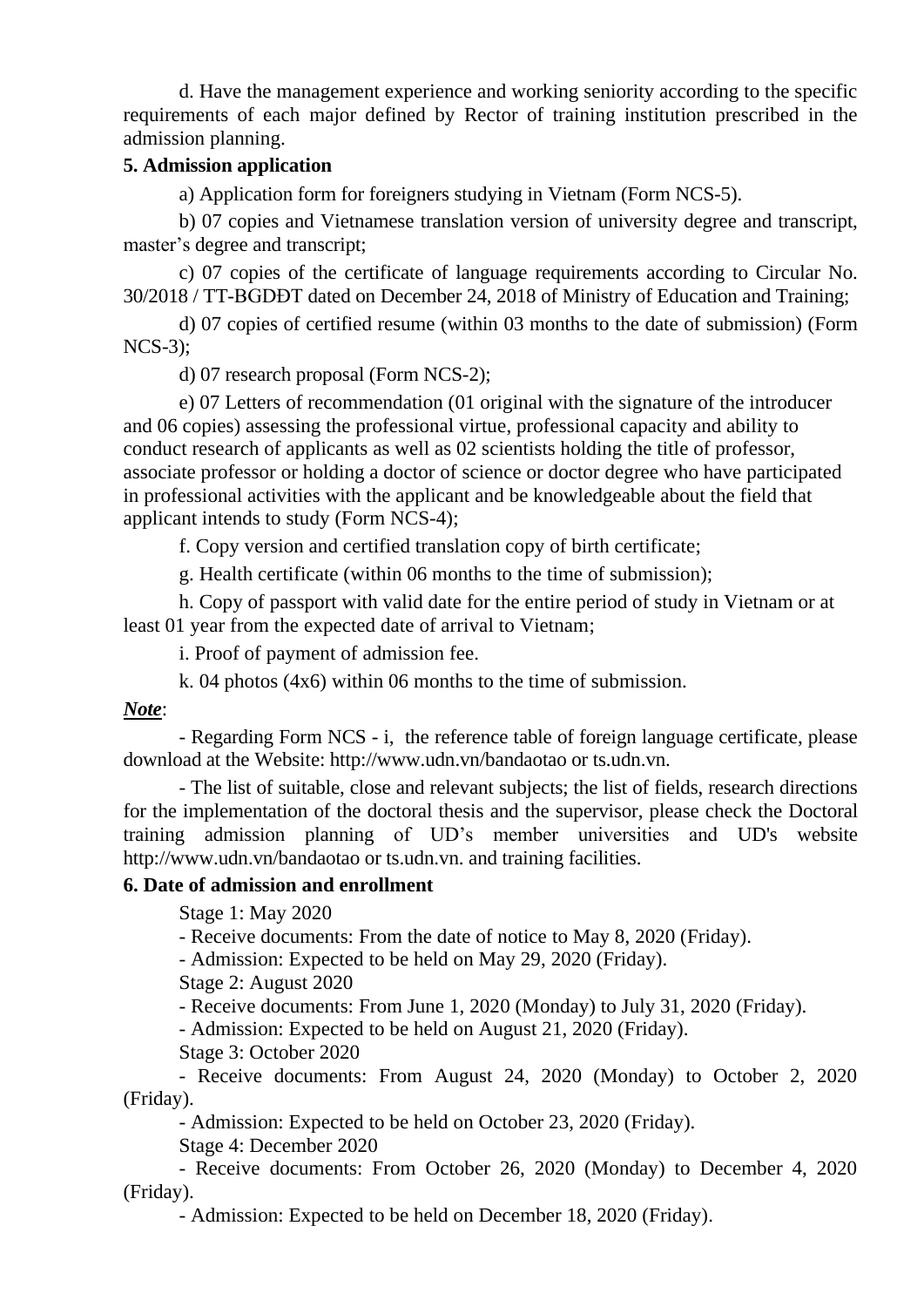### **7. Fees**

Admission fee: VND 2,000,000 / 01 applicant / 01 document.

Pay the fee in one of the following ways:

+ Pay directly to Department of Planning and Finance, the University of Danang, Room 107, Building A, the University of Danang, 41 Le Duan, Da Nang City;

+ Pay via post office: The University of Danang, No. 41 Le Duan, Hai Chau District, Da Nang City (specify the content: full name, date of birth, phone number and reason for fee payment);

+ Pay fee via account:

Beneficiary: The University of Danang; Account number: 113000176350; Vietnam Joint Stock Commercial Bank for Industry and Trade, Da Nang branch (VietinBank, Da Nang Branch). Content of transfer: Clearly write full name, date of birth, phone number and reason for fee payment.

Applicants pay the fee via bank, do not transfer via ATM because ATM does not show the payer information and other content.

### **8. Contact address**

Applicants submit application directly to: International Cooperation Department, 10<sup>th</sup> floor, Building B, the University of Danang, No. 41, Le Duan Street, Hai Chau District, Danang City; Tel: 02363. 891517.

#### *Sent to:*

- Dept. Higher Education, MOET(for report);

#### - President (for report);

- Depts:Planning-Finance, Int'l Cooperation;
- UD's member units;
- Grad.Training Institutions, Research Institues;
- Dep.Education of Training;
- Relevant Agencies (list attached);
- Saved:Dept: Administration, Academic Affairs.

## **PP. PRESIDENT VICE PRESIDENT**

*(signed)* **Assoc.Prof.Dr. Le Thanh Bac**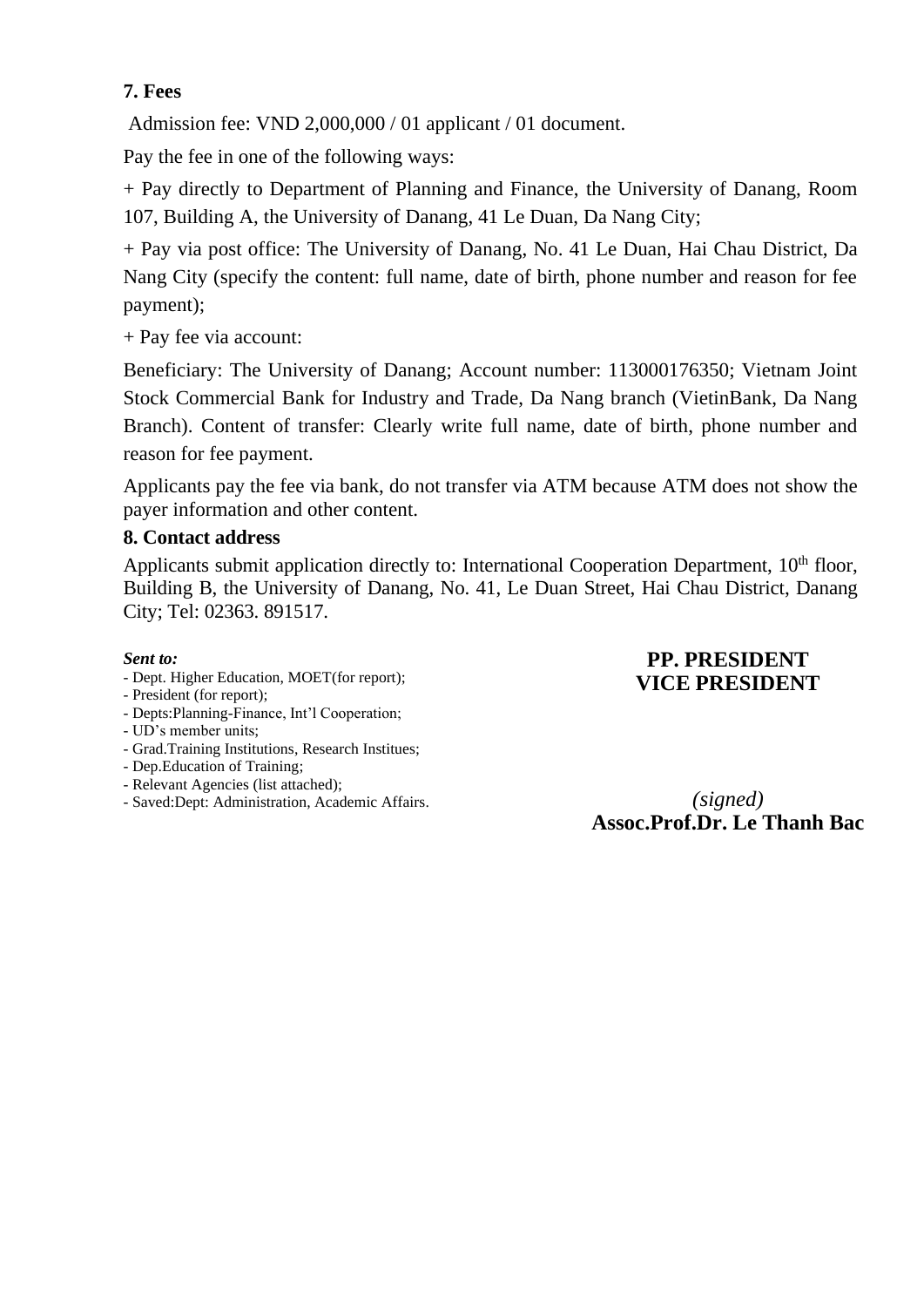## **APPENDIX I**

(Attached to Notification No.175/TB-ĐHĐN dated 20/01/2020 by UD)

# **LIST OF MAJORS OF PHD TRAINING PROGRAM**

| No.            | Code       | <b>Training Institution/Major</b>              | <b>Expected Target</b> |
|----------------|------------|------------------------------------------------|------------------------|
|                | <b>DDK</b> | <b>University of Science and Technology</b>    |                        |
| 1              | 9420201    | Biotechnology                                  |                        |
| $\overline{2}$ | 9480101    | <b>Computer Science</b>                        |                        |
| 3              | 9520101    | <b>Mechanics Engineering</b>                   |                        |
| $\overline{4}$ | 9520103    | <b>Mechanical Engineering</b>                  |                        |
| 5              | 9520116    | <b>Dynamic Mechanical Engineering</b>          |                        |
| 6              | 9520203    | <b>Electronic Engineering</b>                  |                        |
| $\overline{7}$ | 9520115    | <b>Thermal Engineering</b>                     |                        |
| 8              | 9520201    | <b>Electrical Engineering</b>                  | Sharing targets by     |
| 9              | 9520208    | Telecommunications Engineering                 | 2020                   |
| 10             | 9520216    | Control Engineering and Automation             |                        |
| 11             | 9540101    | <b>Food Technology</b>                         |                        |
| 12             | 9580202    | <b>Water Resources Engineering</b>             |                        |
| 13             | 9580212    | <b>Water Resources Engineering</b>             |                        |
| 14             | 9580205    | <b>Transportation Construction Engineering</b> |                        |
| 15             | 9520320    | <b>Environmental Engineering</b>               |                        |
|                | <b>DDO</b> | <b>University of Economics</b>                 |                        |
| 16             | 9310105    | <b>Economics Development</b>                   | 5                      |
| 17             | 9340101    | <b>Business Management</b>                     | 5                      |
| 18             | 9340201    | Finance - Banking                              | 5                      |
| 19             | 9340301    | Accounting                                     | 5                      |
|                | <b>DDS</b> | <b>University of Education</b>                 |                        |
| 20             | 9220121    | Vietnam Literature                             | 5                      |
| 21             | 9229020    | Linguistics                                    | 5                      |
| 22             | 9440114    | <b>Organic Chemistry</b>                       | 5                      |
| 23             | 9480104    | <b>Information System</b>                      | 5                      |
| 24             | 9140114    | <b>Education Management</b>                    | 5                      |
| 25             | 9460104    | Algebra and number theory                      | 5                      |
|                | <b>DDF</b> | <b>University of Foreign Language Studies</b>  |                        |
| 26             | 9220201    | English language                               | 3                      |